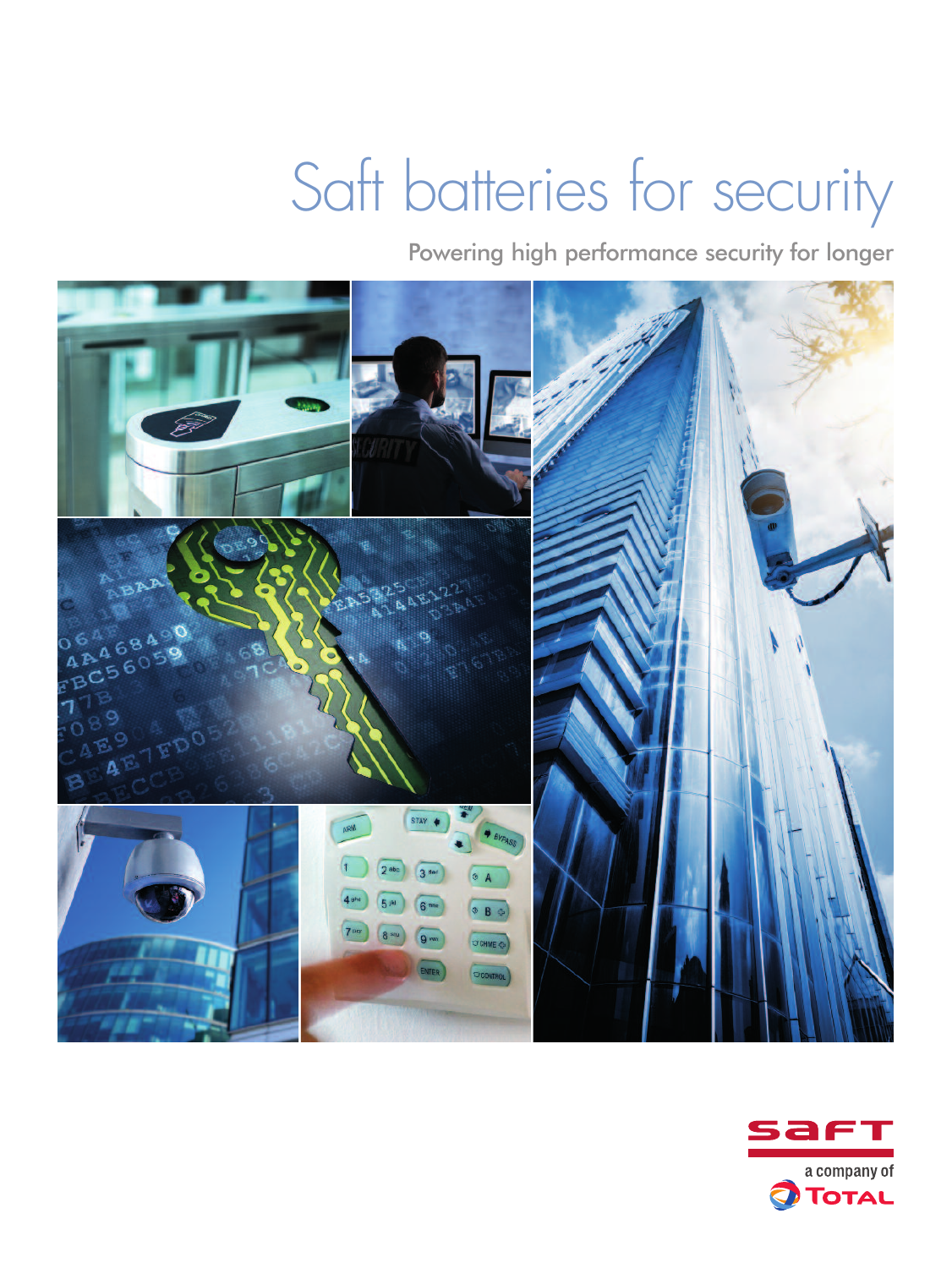### The right partner to cut the power cord with confidence



The smart city concept has huge potential in every area of life from transport and infrastructure, government and law enforcement to education, healthcare, industry, commerce, hospitality, events and entertainment. However, greater efficiencies can only be achieved at the same time as protecting people, assets and traffic.

Wireless alarms, sirens, access controllers, remote sensors, detectors and cameras form the backbone of security systems that can be deployable, mobile or fixed. These need reliable power, whether the priority is loss prevention, access control or crowd surveillance.

Continuous, unbroken operation of security systems depends on the reliability of high-performance batteries in tough and unforgiving urban and industrial environments.

In the field, temperatures can range from -40°C to +85°C, with the possibility of direct sun exposure and high humidity.

ALARMS IN COUNTER-SURVEILLANCE

These factors can shorten the life of a standard battery, risking continuity of operation and creating a logistical challenge for replacement.

Operators can cut the power cord with confidence with Saft's industrial-grade lithium primary (non-rechargeable) or Li-ion (rechargeable) cells and batteries. They have demonstrated high performance and long life in environments as diverse as the ocean floor, space exploration, urban centres and remote installations. In addition, their small size and light weight are important, allowing manufacturers to scale down the size of their equipment.

PREVENTION

SIRENS **WE** DETECTORS

ESS CONTROL

**AMFRAS** 

### BORDER SECURITY ACCESS CONTROLLERS

REMOTE SENSORS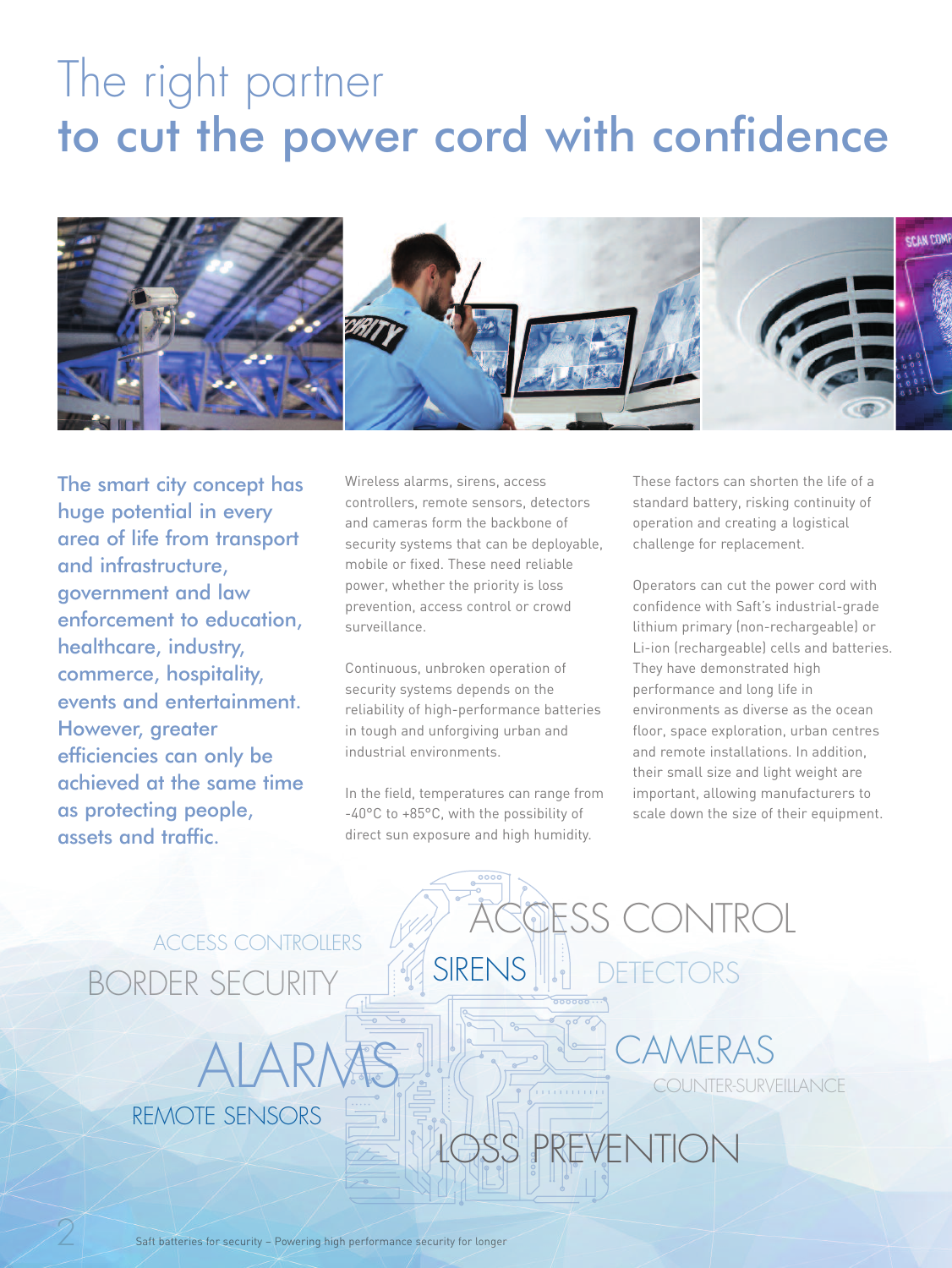



5 to 20 years lifetime for primary batteries



600 to  $2500^{+}$  cycles for rechargeable batteries



40 years experience in high-energy lithium cells and batteries

#### Batteries for always-on security

Saft is providing design and technical support to ensure the highest reliability of your system.

|                                                       |           |                 | <b>LM and M</b>                                                                           |       |       |                 |                 | <b>LS and LSH</b>                                                                            |                 |                |                 |       | <b>MP and small VL</b>                                     |                      |                 |                 |                 |  |
|-------------------------------------------------------|-----------|-----------------|-------------------------------------------------------------------------------------------|-------|-------|-----------------|-----------------|----------------------------------------------------------------------------------------------|-----------------|----------------|-----------------|-------|------------------------------------------------------------|----------------------|-----------------|-----------------|-----------------|--|
| Type                                                  |           |                 | Primary                                                                                   |       |       |                 |                 | Primary                                                                                      |                 |                |                 |       | Rechargeable                                               |                      |                 |                 |                 |  |
| Chemistry                                             |           |                 | $Li-MnO2$                                                                                 |       |       |                 |                 | $Li-SOCl2$                                                                                   |                 |                |                 |       | Li-ion                                                     |                      |                 |                 |                 |  |
| <b>Cell size</b>                                      |           |                 | 1/3 A to DD                                                                               |       |       |                 |                 | 1/2 AA to D                                                                                  |                 |                |                 |       | MP are prismatic and VL are cylindrical                    |                      |                 |                 |                 |  |
| Voltage                                               |           |                 | 3.0V                                                                                      |       |       |                 |                 | 3.6V                                                                                         |                 |                |                 |       | 3.6 V to 3.65 V                                            |                      |                 |                 |                 |  |
| Capacity                                              |           |                 | 0.5 Ah to 33.0 Ah                                                                         |       |       |                 |                 | 1.2 Ah to 17.0 Ah                                                                            |                 |                |                 |       | 2.6 Ah to 6.8 Ah                                           |                      |                 |                 |                 |  |
| <b>Additional performance</b>                         |           |                 | Some cell types are ATEX<br>certified equipment or tested as ATEX<br>compliant components |       |       |                 |                 | Pulse discharge rate up to 4 A<br>Some cell types are tested as ATEX<br>compliant components |                 |                |                 |       | Some cell types are tested as ATEX<br>compliant components |                      |                 |                 |                 |  |
| <b>Primary batteries</b>                              |           | $-60^{\circ}$ C | $-50^{\circ}$ C                                                                           | -40°C | -30°C | $-20^{\circ}$ C | $-10^{\circ}$ C | $0^{\circ}$ C                                                                                | $+10^{\circ}$ C | $+20^{\circ}C$ | $+30^{\circ}$ C | +40°C | $+50^{\circ}$ C                                            | $+60^{\circ}$ C      | $+70^{\circ}$ C | $+80^{\circ}$ C | $+90^{\circ}$ C |  |
| $LM/M^*$<br>Saft Li-MnO <sub>2</sub>                  |           |                 |                                                                                           |       |       |                 |                 |                                                                                              |                 |                |                 |       |                                                            | * M limited to +72°C |                 |                 |                 |  |
| Saft Li-SOCI <sub>2</sub>                             | LS / LSH  |                 |                                                                                           |       |       |                 |                 |                                                                                              |                 |                |                 |       |                                                            |                      |                 |                 |                 |  |
| Typical alcaline batteries                            |           |                 |                                                                                           |       |       |                 |                 |                                                                                              |                 |                |                 |       |                                                            |                      |                 |                 |                 |  |
| <b>Rechargeable batteries</b>                         |           |                 |                                                                                           |       |       |                 |                 |                                                                                              |                 |                |                 |       |                                                            |                      |                 |                 |                 |  |
| Saft MP xlr                                           | Charge    |                 |                                                                                           |       |       |                 |                 |                                                                                              |                 |                |                 |       |                                                            |                      |                 |                 |                 |  |
|                                                       | Discharge |                 |                                                                                           |       |       |                 |                 |                                                                                              |                 |                |                 |       |                                                            |                      |                 |                 |                 |  |
| Saft VL xlr                                           | Charge    |                 |                                                                                           |       |       |                 |                 |                                                                                              |                 |                |                 |       |                                                            |                      |                 |                 |                 |  |
|                                                       | Discharge |                 |                                                                                           |       |       |                 |                 |                                                                                              |                 |                |                 |       |                                                            |                      |                 |                 |                 |  |
| Saft MP xtd                                           | Charge    |                 |                                                                                           |       |       |                 |                 |                                                                                              |                 |                |                 |       |                                                            |                      |                 |                 |                 |  |
|                                                       | Discharge |                 |                                                                                           |       |       |                 |                 |                                                                                              |                 |                |                 |       |                                                            |                      |                 |                 |                 |  |
| Normal uncontrolled outdoor<br>operating environments |           |                 |                                                                                           |       |       |                 |                 |                                                                                              |                 |                |                 |       |                                                            |                      |                 |                 |                 |  |

High and stable operating voltage Excellent reliability over extended operating life Wide temperature range Compact and lightweight